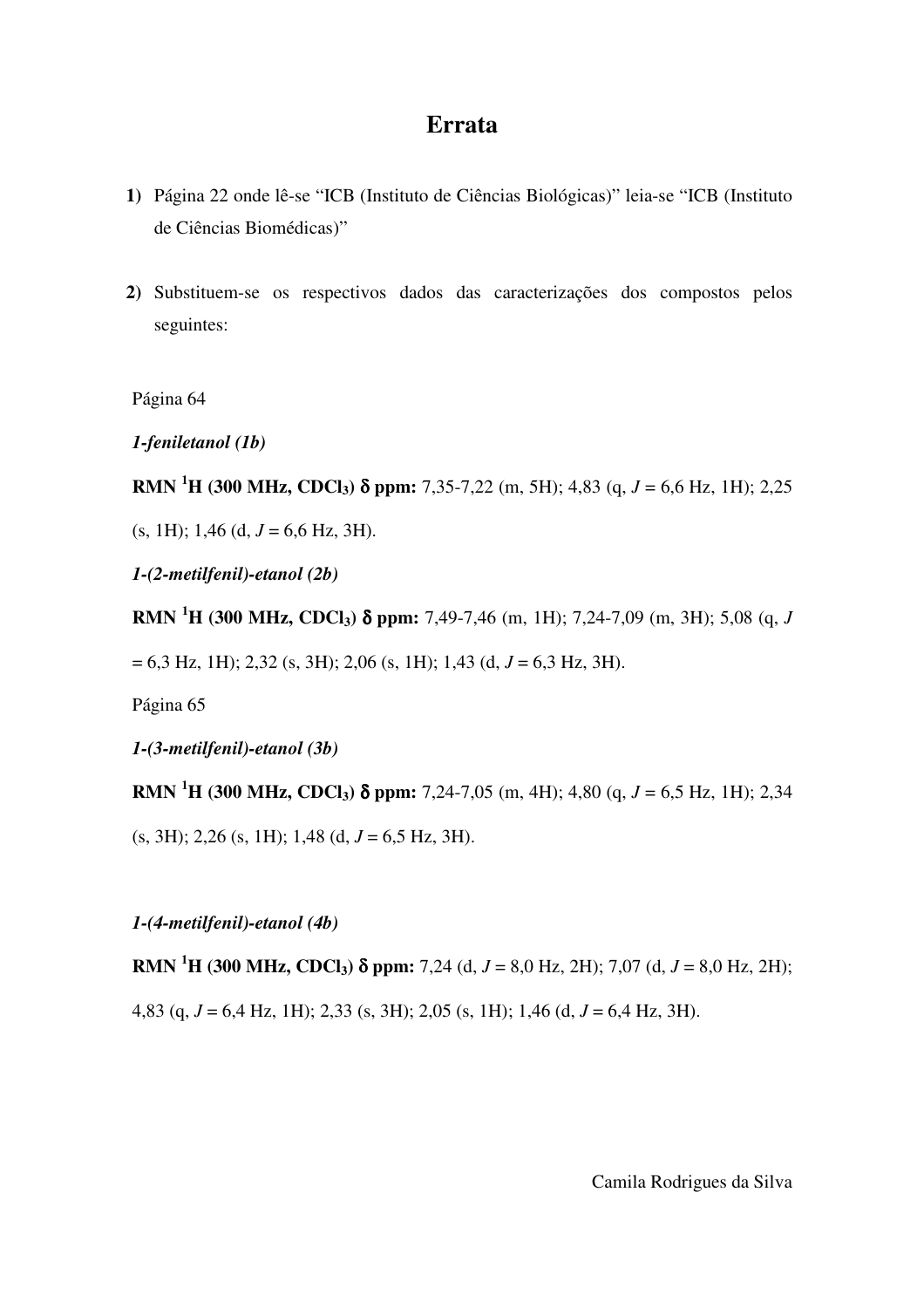Página 66

#### *1-(2-metóxifenil)-etanol (5b)*

**RMN <sup>13</sup>C (75 MHz, CDCl3)** δ **ppm:** 156,4; 133,4; 128,2; 126,0; 120,7; 110,3; 66,3; 55,2; 22,8.

*1-(3-metóxifenil)-etanol (6b)* 

**RMN <sup>1</sup>H (300 MHz, CDCl3)** δ **ppm:** 7,27-7,25 (m, 1H); 6,94-6,92 (m, 2H); 6,81-6,77 (m, 1H); 4,84 (q, *J* = 6,5 Hz, 1H); 3,80 (s, 3H); 2,16 (s, 1H); 1,46 (d, *J* = 6,5 Hz, 3H).

Página 67

*1-(4-metóxifenil)-etanol (7b)* 

**RMN** <sup>1</sup>**H** (500 MHz, CDCl<sub>3</sub>)  $\delta$  ppm: 7,27 (d, *J* = 8,5 Hz, 2H); 6,87 (d, *J* = 8,5 Hz, 2H); 4,82 (q, *J* = 6,5 Hz, 1H); 3,78 (s, 3H); 1,46 (d, *J* = 6,5 Hz, 3H).

### *1-(2-flúorfenil)-etanol (8b)*

**RMN** <sup>13</sup>**C** (75 MHz, CDCl<sub>3</sub>)  $\delta$  ppm: 159,6 (d, *J* = 244 Hz, 1C); 132,6 (d, *J* = 21 Hz, 1C); 128,7 (d, *J* = 7,5 Hz, 1C); 126,6 (d, *J* = 7,5 Hz, 1C); 124,2 (d, *J* = 3 Hz, 1C); 115,2 (d, *J* = 21 Hz, 1C); 64,4 (d, *J* = 3 Hz, 1C); 23,9 (s, 1C).

Página 68

*1-(3-flúorfenil)-etanol (9b)* 

**RMN <sup>13</sup>C (75 MHz, CDCl3)** δ **ppm:** 163,2 (d, *J* = 244 Hz, 1C); 148,7 (d, *J* = 7,5 Hz, 1C); 130,1 (d, *J* = 7,5 Hz, 1C); 121,1 (d, *J* = 2,4 Hz, 1C); 114,3 (d, *J* = 21 Hz, 1C); 112,5 (d, *J* = 21 Hz, 1C); 69,9 (s, 1C); 25,3 (s, 1C).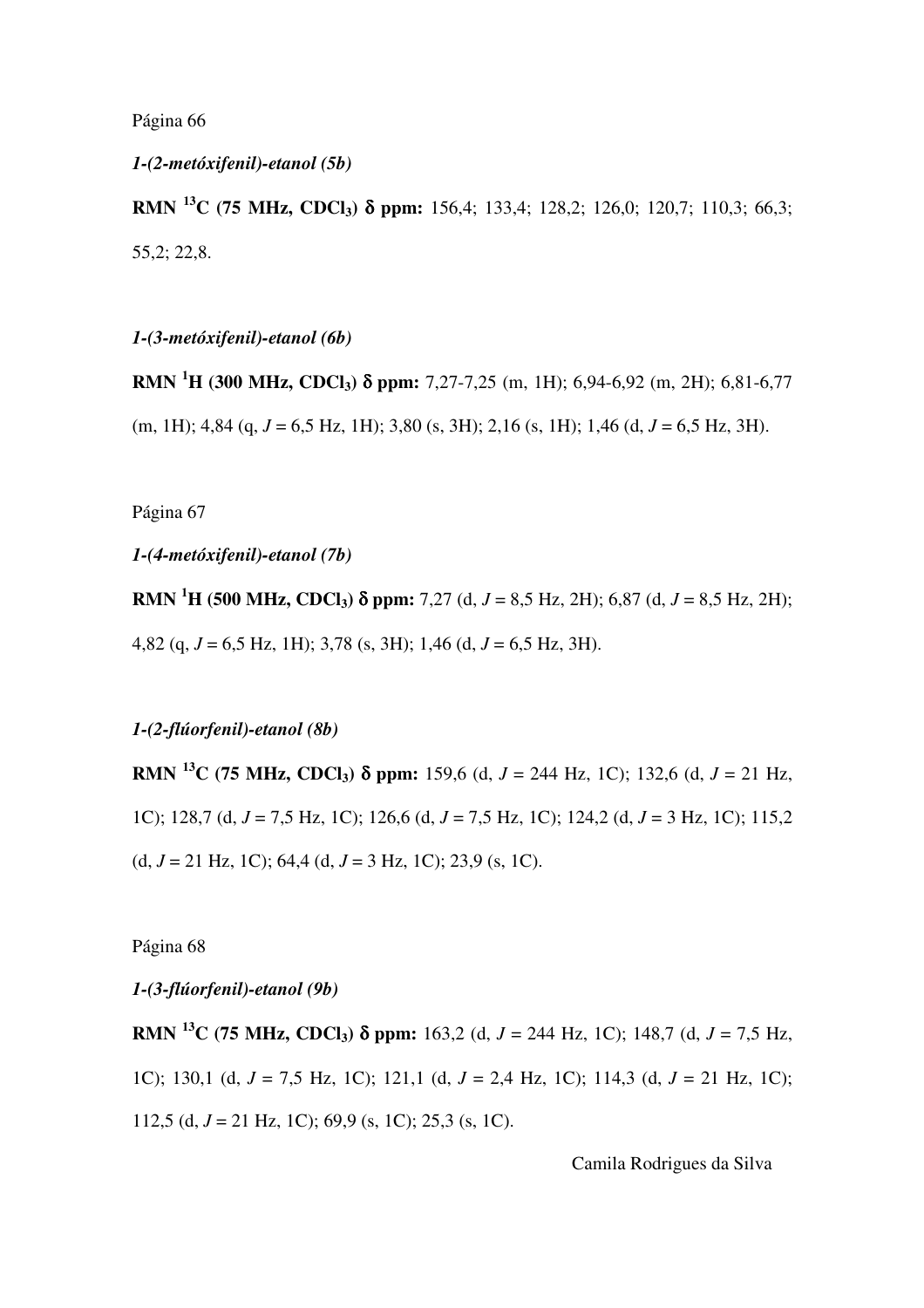#### *1-(4-fluorfenil)-etanol (10b)*

**RMN <sup>13</sup>C (75 MHz, CDCl3)** δ **ppm:** 162,0 (d, *J* = 244 Hz, 1C); 141,5 (d, *J* = 2,9 Hz, 1C); 127,0 (d, *J* = 7,5 Hz, 2C); 115,2 (d, *J* = 21 Hz, 2C); 69,6 (s, 1C); 25,2 (s, 1C).

Página 69

*1-(2-clorofenil)-etanol (11b)* 

**RMN <sup>13</sup>C (75 MHz, CDCl3)** δ **ppm:** 143,1; 131,7; 129,4; 128,4; 127,2; 126,4; 67,0; 23,5.

Página 70

*1-(4-clorofenil)-etanol (13b)* 

**RMN <sup>1</sup>H (300 MHz, CDCl3)** δ **ppm:** 7,32-7,26 (m, 4H); 4,84 (q, *J* = 6,5 Hz, 1H); 2,17  $(s, 1H)$ ; 1,45  $(d, J = 6.5 Hz, 3H)$ .

*1-(2-bromofenil)-etanol (14b)* 

**RMN <sup>1</sup>H (200 MHz, CDCl3)** δ **ppm:** 7,59-7,56 (m, 1H); 7,51-7,48 (m, 1H); 7,35-7,30 (m, 1H); 7,25-7,08 (m, 1H); 5,22 (d, *J* = 6,6 Hz, 1H); 2,25 (s, 1H); 1,47 (d, *J* = 6,6 Hz, 3H).

Página 71

*1-(3-bromofenil)-etanol (15b)* 

**RMN <sup>1</sup>H (300 MHz, CDCl3)** δ **ppm:** 7,51-7,50 (m, 1H); 7,40-7,36 (m, 1H); 7,27-7,24 (m, 1H); 7,21-7,16 (m, 1H); 4,82 (q, *J* = 6,4 Hz, 1H); 2,30 (s, 1H); 1,44 (d, *J* = 6,4 Hz, 3H).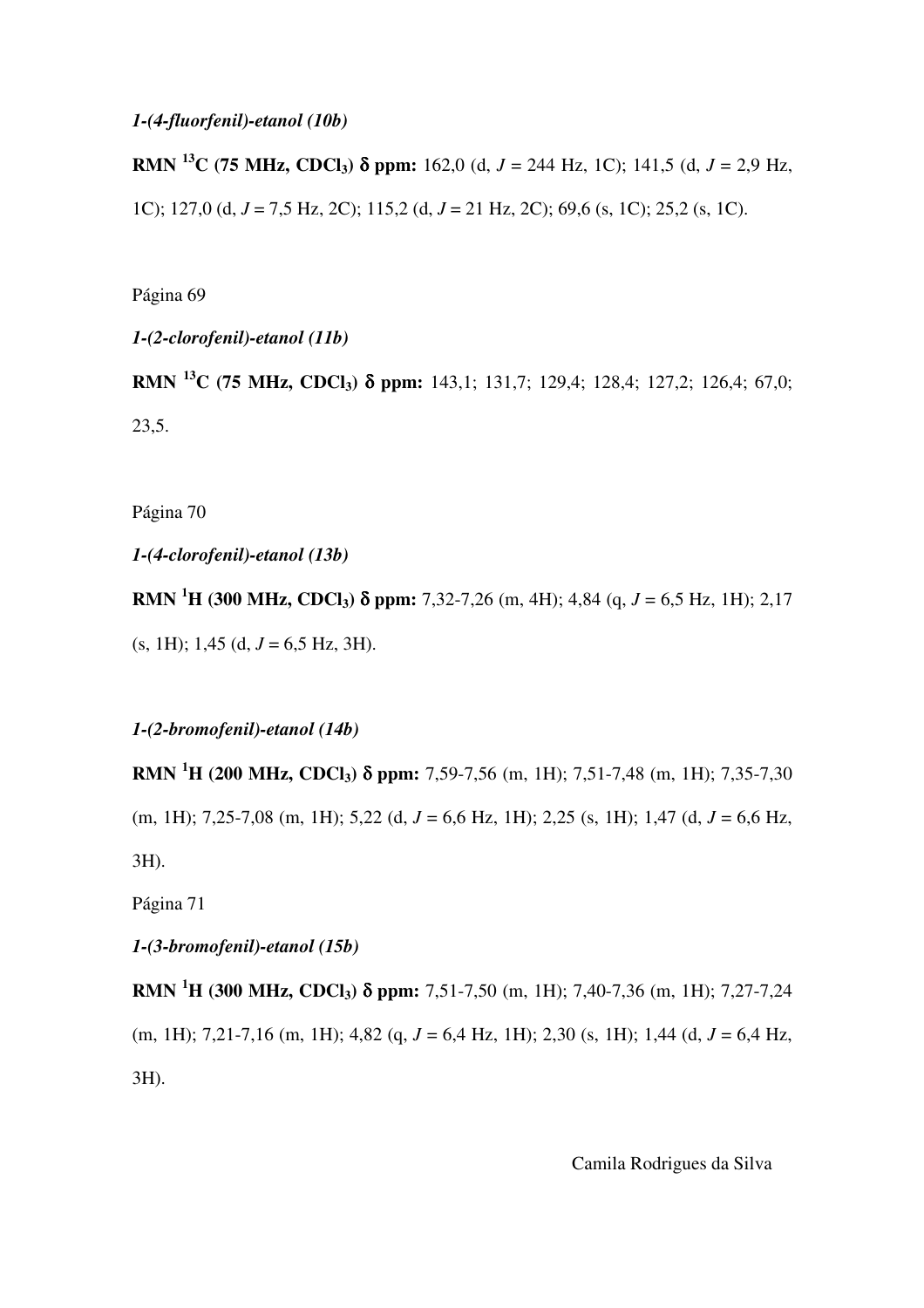Página 72

*1-(2-nitrofenil)-etanol (17b)* 

**RMN** <sup>1</sup>**H** (500 MHz, CDCl<sub>3</sub>)  $\delta$  ppm: 7,87 (d, *J* = 8,0 Hz, 1H); 7,82 (d, *J* = 8,0 Hz, 1H); 7,63 (t, *J* = 7,6 Hz, 1H); 7,40 (t, *J* = 7,6 Hz, 1H); 5,38 (q, *J* = 6,4 Hz, 1H); 2,96 (s, 1H); 1,54 (d,  $J = 6,4$  Hz, 3H).

*1-(3-nitrofenil)-etanol (18b)* 

**RMN <sup>1</sup>H (300 MHz, CDCl3)** δ **ppm:** 8,23 (t, *J* = 2,1 Hz, 1H); 8,11-8,08 (m, 1H); 7,70 (d,  $J = 7.6$  Hz, 1H); 7,51 (t,  $J = 7.6$  Hz, 1H); 5,01 (q,  $J = 6.3$  Hz, 1H); 2,59 (s, 1H); 1,52  $(d, J = 6.3 \text{ Hz}, 2\text{H}).$ 

Página 73

*1-(4-nitrofenil)-etanol (19b)* 

**RMN** <sup>1</sup>**H** (500 MHz, CDCl<sub>3</sub>)  $\delta$  ppm: 8,19 (d, *J* = 8,8 Hz, 2H); 7,54 (d, *J* = 8,8 Hz, 2H);

5,02 (q, *J* = 6,5 Hz, 1H); 2,30 (s, 1H); 1,52 (d, *J* = 6,5 Hz, 3H).

Página 74

*1-(bifenil-4-il)-etanol (21b)* 

**RMN** <sup>1</sup>**H** (200 MHz, CDCl<sub>3</sub>)  $\delta$  ppm: 7,33-7,62 (m, 9H); 4,93 (q, *J* = 6,5 Hz, 1H); 1,97

 $(s, 1H); 1,52$  (d,  $J = 6,5$  Hz, 3H).

Página 75

*(4-metilfenil)(fenil)metanol (22b)* 

**RMN <sup>13</sup>C (50 MHz, CDCl3)** δ **ppm:** 144,1; 141,1; 137,4; 129,3; 128,6; 127,6; 126,7;

126,6; 76,2; 21,3.

Página 77

*1-fenilpropano-2-ol (27b)*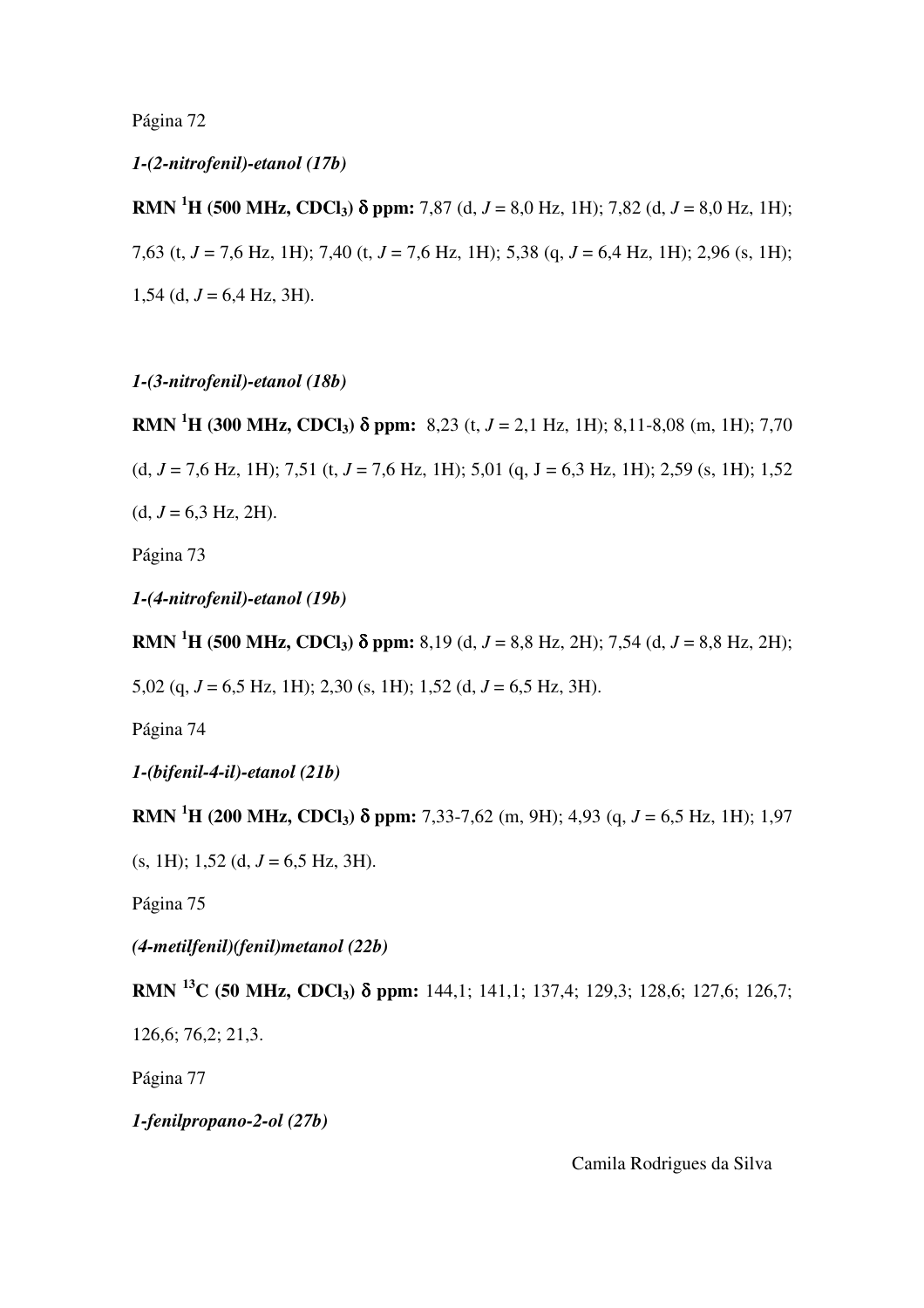**RMN <sup>13</sup>C (50 MHz, CDCl3)** δ **ppm:** 138,3; 129,1; 128,2; 126,2; 68,6; 45,5; 22,5.

**3)** Na página 81 substituem-se as Referências Bibliográficas pelas seguintes:

# **7. Referências Bibliográficas**

ALMARSSON, O.; KARAMAN, R.; BRUICE, T. C. Kinetic Importance of Conformations of Nicotinamide Adenine Dinucleotide in the Reactions of Dehydrogenases Enzymes *J. Am. Chem. Soc.* **1992***, 114*, 8702-8704.

ALTSCHUL, S. F.; GISH, W.; MILLER, W.; MYERS, E. W.; LIPMAN, D. J. Basic local alignment search tool. *Journal of Molecular Biology*. **1990**, *215*, 403-410.

ANDRADE, L. H.; BARCELLOS, T. Lipase-Catalyzed Highly Enantioselective Kinetic Resolution of Boron-Containing Chiral Alcohols. *Organic Letters*. **2009**, *11*, 3052-3055.

BENDER, M. L. Mechanisms of Homogeneous Catalysis from Protons to Proteins. *Wiley-Interscience*. New York, **1971**.

BORMAN, S. Beta-peptides: nature improved? *Chem. Eng. News*, **1997**, *75*, 32-35.

BROWN, A. J. Enzyme Action. *Journal of the Chemical Society (Trans)*, **1902**, *81*, 373-388.

BÜCHNER, E. Alkoholische Gährung ohne Hefezellen. *Beriche der Deutschen Chemischen Gesellschaft*, **1897**, *30*, 117-124.

CLAYDEN, J.; GREEVES, N.; WARREN, S.; WOTHERS, P. Organic Chemistry. *Oxford University Press*. New York, **2001**.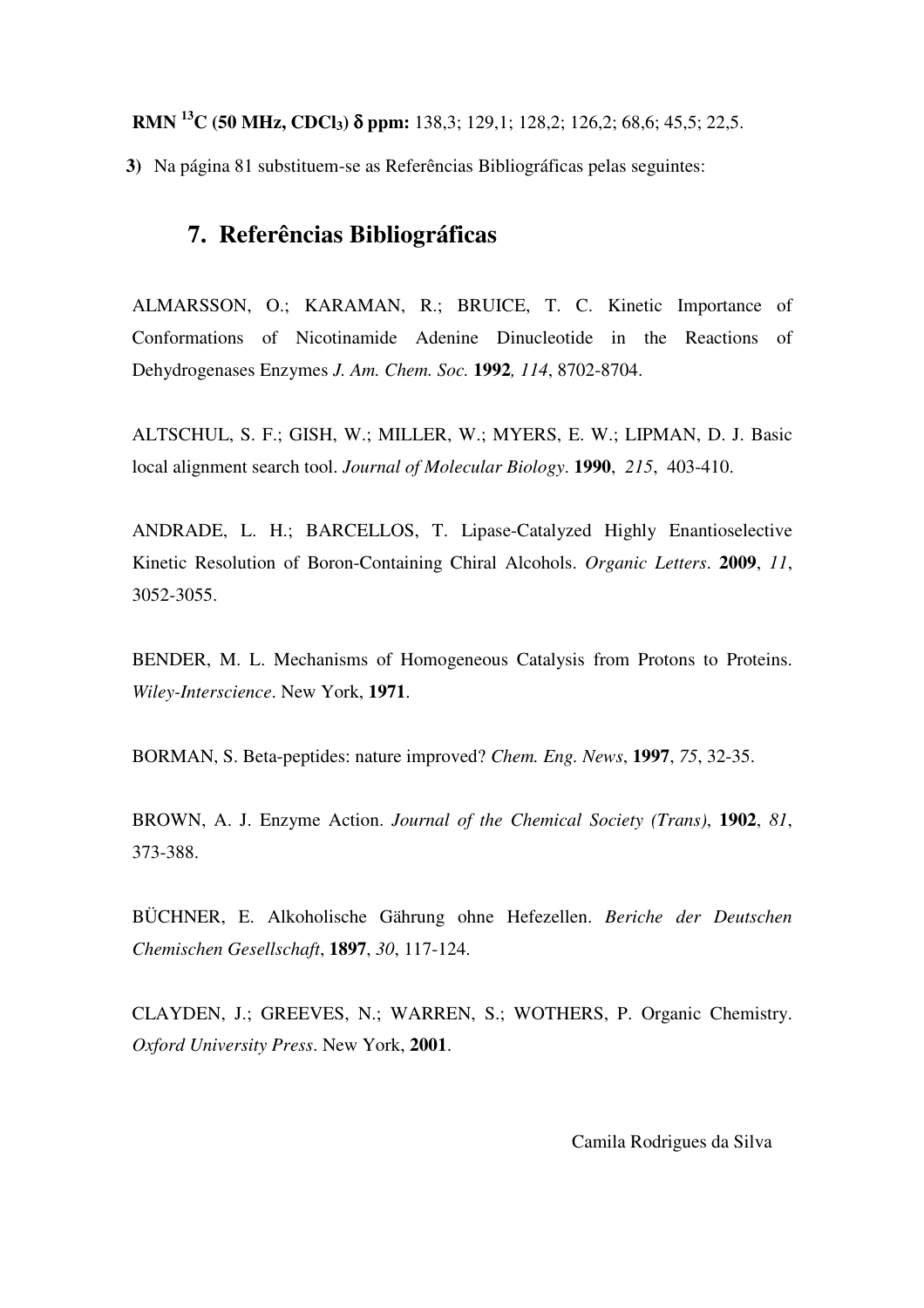COLE, J. R.; CHAI, B.; MARSH, T. L.; FARRIS, R. J.; WANG, Q.; KULAM-SYED-MOHIDEEN, A. S.; CHANDRA, S.; MCGARREL, D. M.; SCHMIDT, T. M.; GARRITY, G. M.; TIEDJE, J. M. The Ribosomal Database Project (RDP-II): previewing a new autoaligner that allows regular updates and the new prokaryotic taxonomy. *Nucleic Acids Research*. **2003**, *31*, 442-443.

COLE, J. R.; CHAI, B.; FARRIS, R. J.; WANG, Q.; KULAM-SYED-MOHIDEEN, A. S.; MCGARREL, D. M.; BANDELA, A. M.; CARDENAS, E.; GARRITY, G. M.; TIEDJE, J. M. The ribosomal database project (RDP-II): introducing myRDP space and quality controlled public data. *Nucleic Acids Research*. **2007**, 35(Database Iss), D169- D<sub>172</sub>.

COMASSETO, J. V.; OMORI, A. T.; ANDRADE, L. H.; PORTO, A. L. M. Bioreduction of fluoroacetophenones by the fungi *Aspergillus terreus* and *Rhizopus oryzae*. *Tetrahedron: Asymmetry*. **2003**, *14*, 711-715.

COREY, E. J.; BAKSHI, R. K.; SHIBATA, S. Highly enantioselective borane reduction of ketones catalyzed by chiral oxazaborolidines. Mechanism and synthetic implications. *J. Am. Chem. Soc*. **1987**, *109*, 5551-5553.

COREY, E. J.; HELAL, C. J. Reduction of Carbonyl Compounds with Chiral Oxazaborolidine Catalysts: A New Paradigm for Enantioselective Catalysis and a Powerful New Synthetic Method. *Angew. Chem. Int. Ed*. **1998**, *37*, 1986-2012.

DUETZ, W. A.; RÜEDI, L.; HERMANN, R.; O'CONNOR, K.; BÜCHS, J.; WITHOLT, B. Methods for intense aeration, growth, storage, and replication of bacterial strains in microtiter plates. *Applied and Environmental Microbiology*, **2000**, *66*, 2641-2646.

DUETZ, W. A.; WITHOLT, B. Effectiveness of orbital shaking for the aeration of suspended bacterial cultures in square-deepwell microtiter plates. *Biochemical Engineering Journal*. **2001**, *7*, 113-115.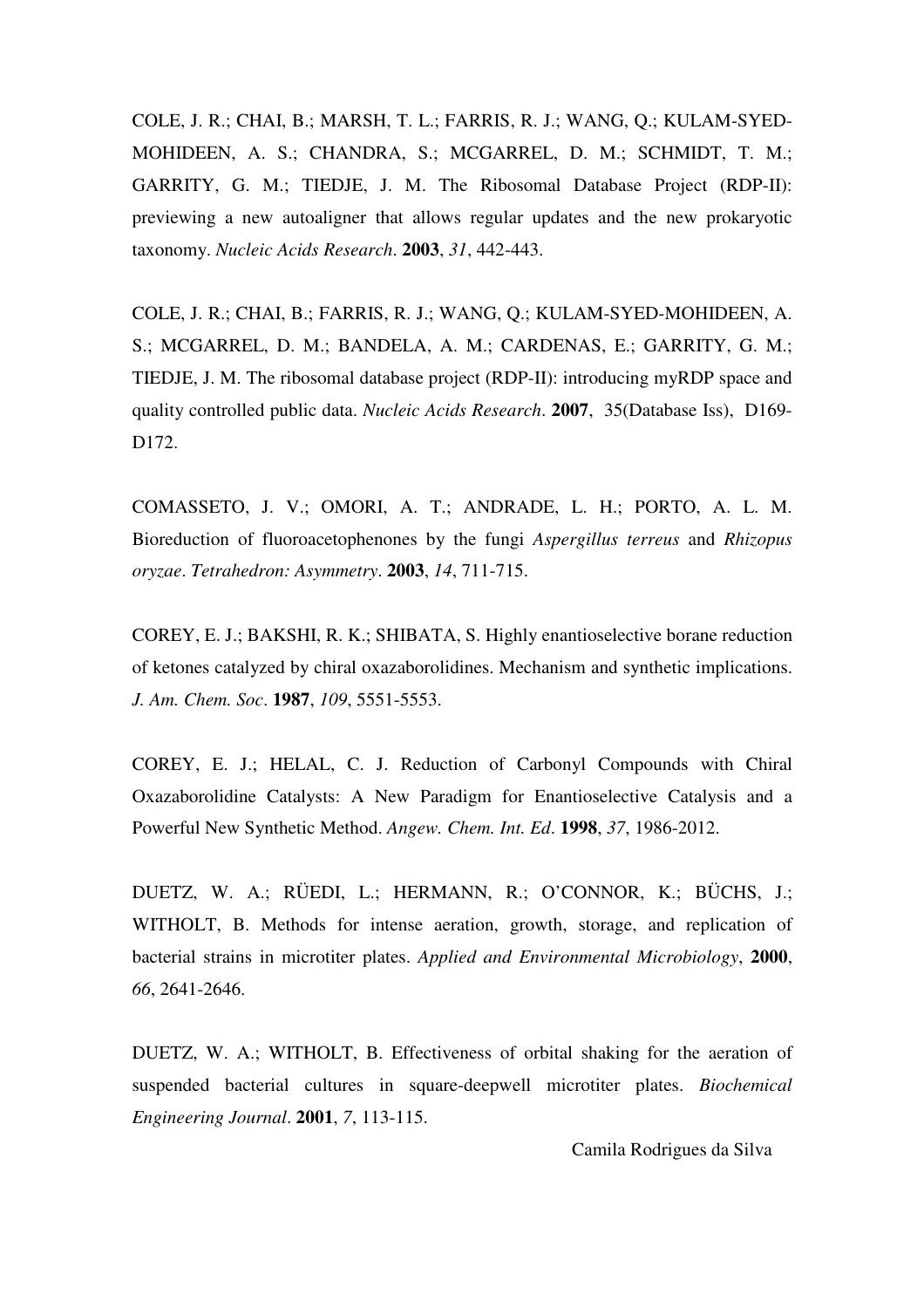FABER, K. Non-sequential Processes for the transformation of a racemate into a single stereoisomeric product: Proposal for Stereochemical Classification. *Chem. Eur. J*. **2001**, *7*, 5004-5010.

FABER, K. Biotransformations in Organic Chemistry. 5º ed. *Springer-Verlag*. New York, **2004**.

FDA - *Food and Drug Administration*. Development of New Stereoisomeric Drugs. http://www.fda.gov/Drugs/GuidanceComplianceRegulatoryInformation/Guidances/ucm 122883.htm (acessado em 02/2009).

GEUEKE, B.; RIEBEL, B.; HUMMEL, W. NADH oxidase from *Lactobacillus brevis*: a new catalyst for the regeneration of NAD. *Enzyme and Microbial Technol*. **2003**, *32*, 205-211.

GHANEM, A.; SCHURIG, V. Lipase-Catalyzed Irreversible Transesterification of 1- (2-Furyl)ethanol Using Isopropenyl Acetate. *Chirality*, **2001**, *13*, 118-123.

GRUBER, C. C.; LAVANDERA, I.; FABER, K.; KROUTIL, W. From a racemate to a single enantiomer: Deracemization by stereoinversion. *Adv. Synth. Catal.* **2006**, *348*, 1789-1805.

HALDANE, J. B. S. Enzymes. Longmans, *Green and Co*. London, **1930**.

HENRI, V. General Theory of Action of Certain Hydrolases. *Compt. Rend. Hebd. Acad. Sci.,* Paris, **1902**, *135*, 916-919.

HUERTA, F. F.; MINIDIS, A. B. E.; BÄCKVALL, J. E. Racemisation in asymmetric synthesis. Dynamic kinetic resolution and related processes in enzyme and metal catalysis. *Chem. Soc. Rev.,* **2001***, 30*, 321-331.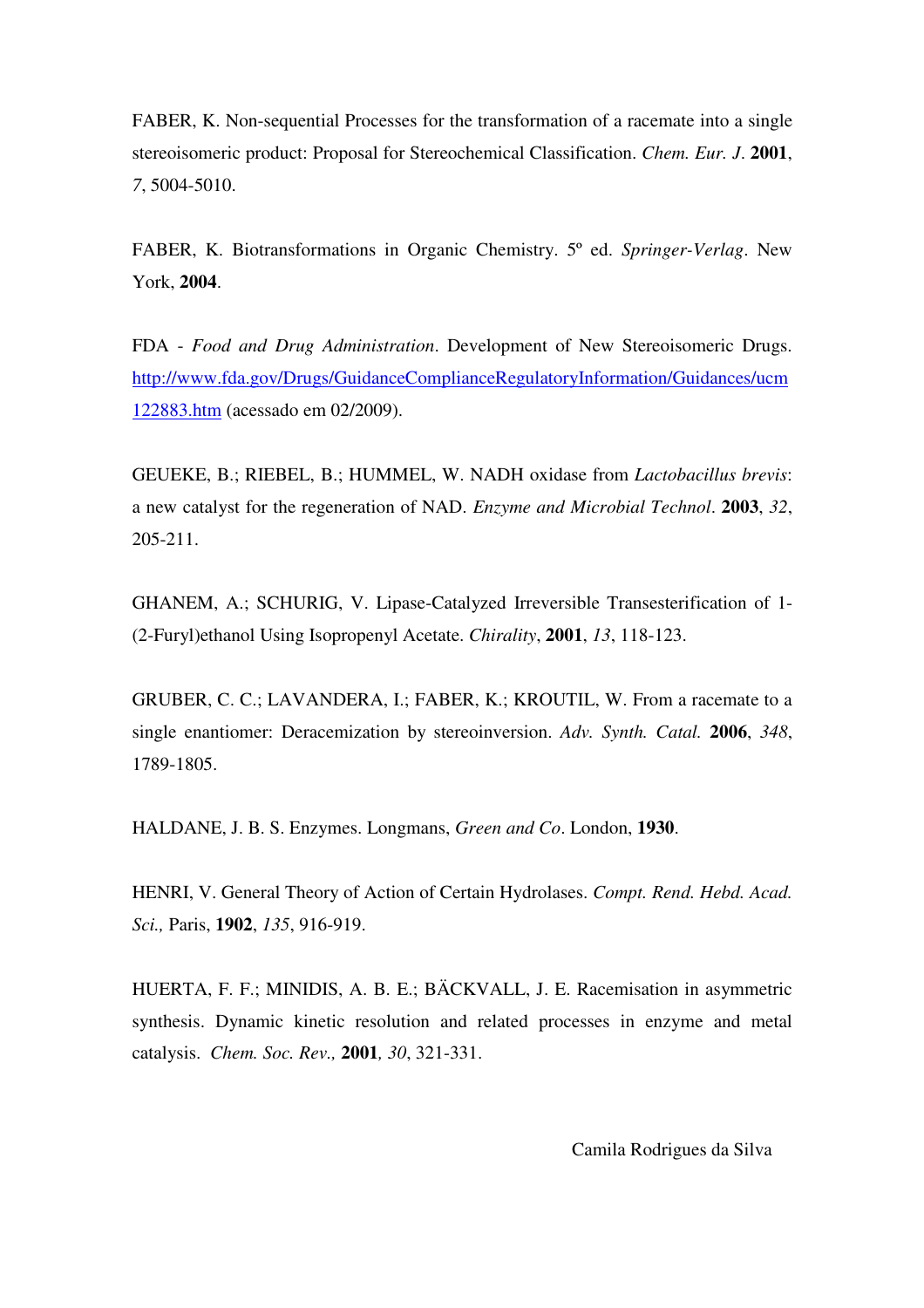ISMAIEL, A. A.; ZHU, C. X.; COLBY, G. D.; CHEN, J. S. Purification and characterization of a primary-secondary alcohol dehydrogenase from two strains of *Clostridium beijerinckii*. *J Bacteriol*. **1993**, *175*, 5097-5105.9

ITSUNO, S.; HIRAO, A.; NAKAMURA, S.; YAMAZAKI, N. J. Asymmetric Synthesis Using Chirally Modified Borohydrides. Part I. Enantioselective Reduction of Aromatic Ketones with the Reagent Prepared from Borane and (*S*)-Valinol**.** *J. Chem. Soc. Perkin Trans*. *I*. **1983**, *8*, 1673-1676.

KALLBERG, Y.; PERSSON, B. Prediction of coenzyme specificity in dehydrogenases/reductases. A hidden Markov model-based method and its application on complete genomes. *Febs J*. **2006**, *273*, 1177-1184.

KROUTIL, W.; FABER, K. Deracemization of compounds possessing a *sec*-alcohol or -amino group through a cyclic oxidation-reduction sequence: a kinetic tratament. *Tetrahedron: Asymmetry*. **1998**, *9*, 2901-2913.

KROUTIL, W.; MANG, H.; EDEGGER, K.; FABER, K. Biocatalytic Oxidation of Primary and Secondary Alcohols. *Adv. Synth. Catal*. **2004**, *346*, 125-142.

KROUTIL, W.; MANG, H.; EDEGGER, K.; FABER, K. Recent advances in the biocatalytic reduction of ketones and oxidation of *sec*-alcohols. *Cur. Op. Chem. Biol.* **2004**, *8*, 120-126.

LERESCHE, J. E.; MEYER, H. Chemocatalysis and Biocatalysis (Biotransformation): Some Thoughts of a Chemist and of a Biotechnologist. *Org. Proc. Res. Dev.* **2006***, 10*, 572-580.

MANUAL DIFCO. Dehydrated Culture Media and Reagents for Microbiology. 10<sup>th</sup> Edition. *Difco Laboratories*. Detroit Michigan, **1984**.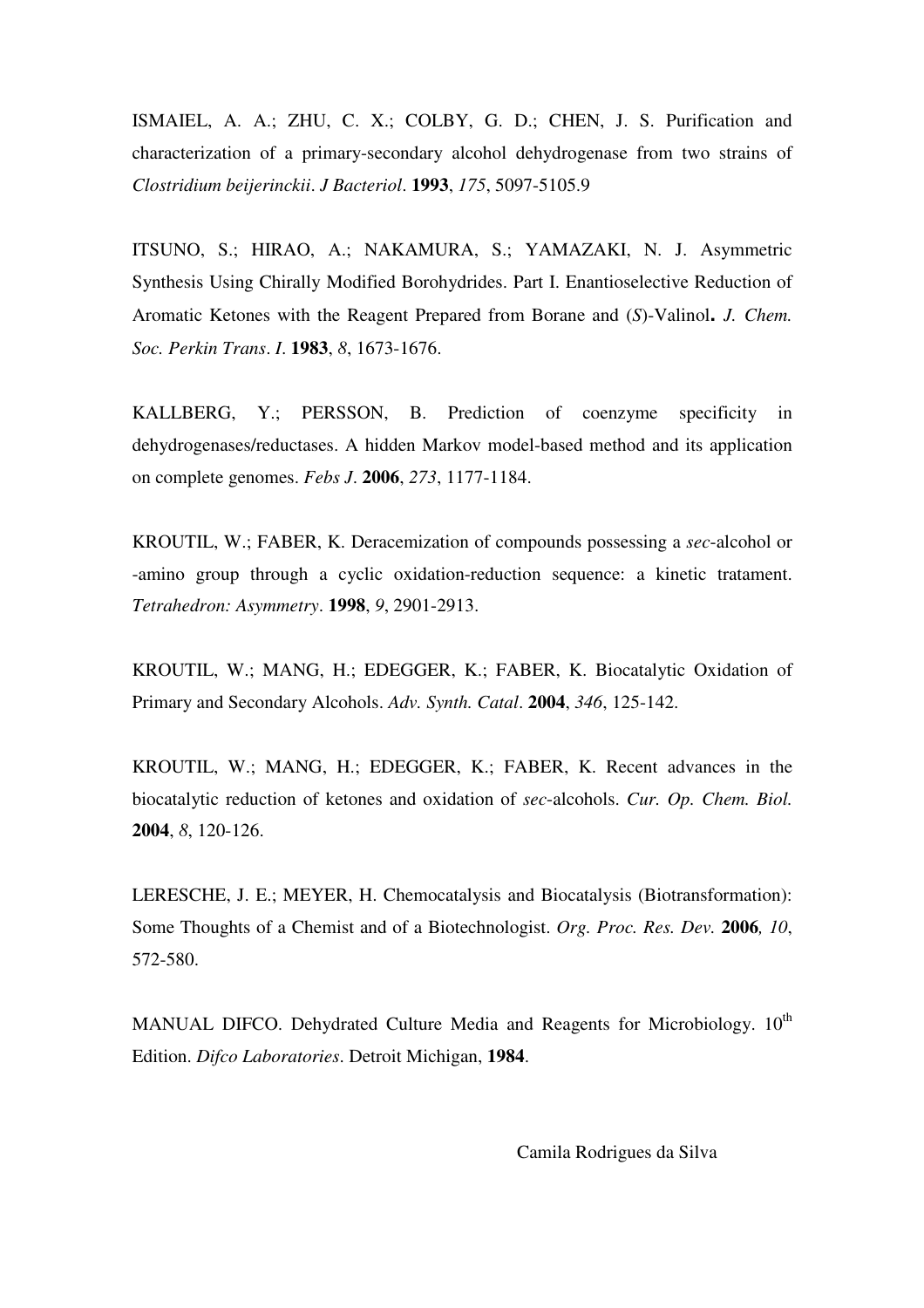MARTIN-MATUTE, B.; EDIN, M.; BOGAR, K.; KAYNAK, B.; BÄCKVALL, J. Combined Ruthenium(II) and Lipase Catalysis for Efficient Dynamic Kinetic Resolution of Secondary Alcohols. Insight into the Racemization Mechanism. *J. Am. Chem. Soc*. **2005**, *127*, 8817-8825.

MATSUDA, T.; NAKAJIMA, Y.; HARADA, T.; NAKAMURA, K. Asymmetric reduction of simple aliphatic ketones with dried cells of *Geotrichum candidum*. *Tetrahedron: Asymmetry*, **2002**, *13*, 971-974.

MAY, O.; VERSECK, S.; BOMMARIUS, A.; DRAUZ, K. Development of Dynamic Kinetic Resolution Processes for Biocatalytic Production of Natural and Nonnatural L-Amino Acids. *Org. Proc. Res. Dev*. **2002**, *6*, 452-457.

MINAS, W.; BAILEY, J. E.; DUETZ, W. Streptomycetes in micro-cultures: Growth, production of secondary metabolites, and storage and retrieval in the 96-well format. *Antonie van Leeuwenhoek*, **2000**, *78*, 297-305.

MIYAMOTO, K.; HIRANO, J.; OHTA, H. Efficient oxidation of alcohol by a 2 phenylethanol-degrading *Brevibacterium* sp. *Biotechnology Letters*. **2004**, *26*, 1385- 1388.

MOORE, J. C.; POLLARD, D. J.; KOSJEK, B. DEVINE, P. N. Advances in the Enzymatic Reduction of Ketones. *Acc. Chem. Res*. **2007**, *40*, 1412-1419.

MUELLER, J. A.; JENSEN, D. R.; SIGMAN, M. S. Dual Role of (-)-Sparteine in the Palladium-Catalyzed Aerobic Oxidative Kinetic Resolution of Secondary Alcohols. *J. Am. Chem. Soc.* **2002**, *124*, 8202-8203.

NAEMURA, K.; MURATA, M.; TANAKA, R.; YANO, M.; HIROSE, K.; TOBE, Y. Enantioselective Acylation of Primary and Secondary Alcohols Catalyzed by Lipase QL from *Alcaligenes* sp.: A Predictive Active Site Model for Lipase QL to Identify which Enantiomer of an Alcohol Reacts Faster in this Acylation. *Tetrahedron: Asymmetry.* **1996**, *7*, 3285-3294.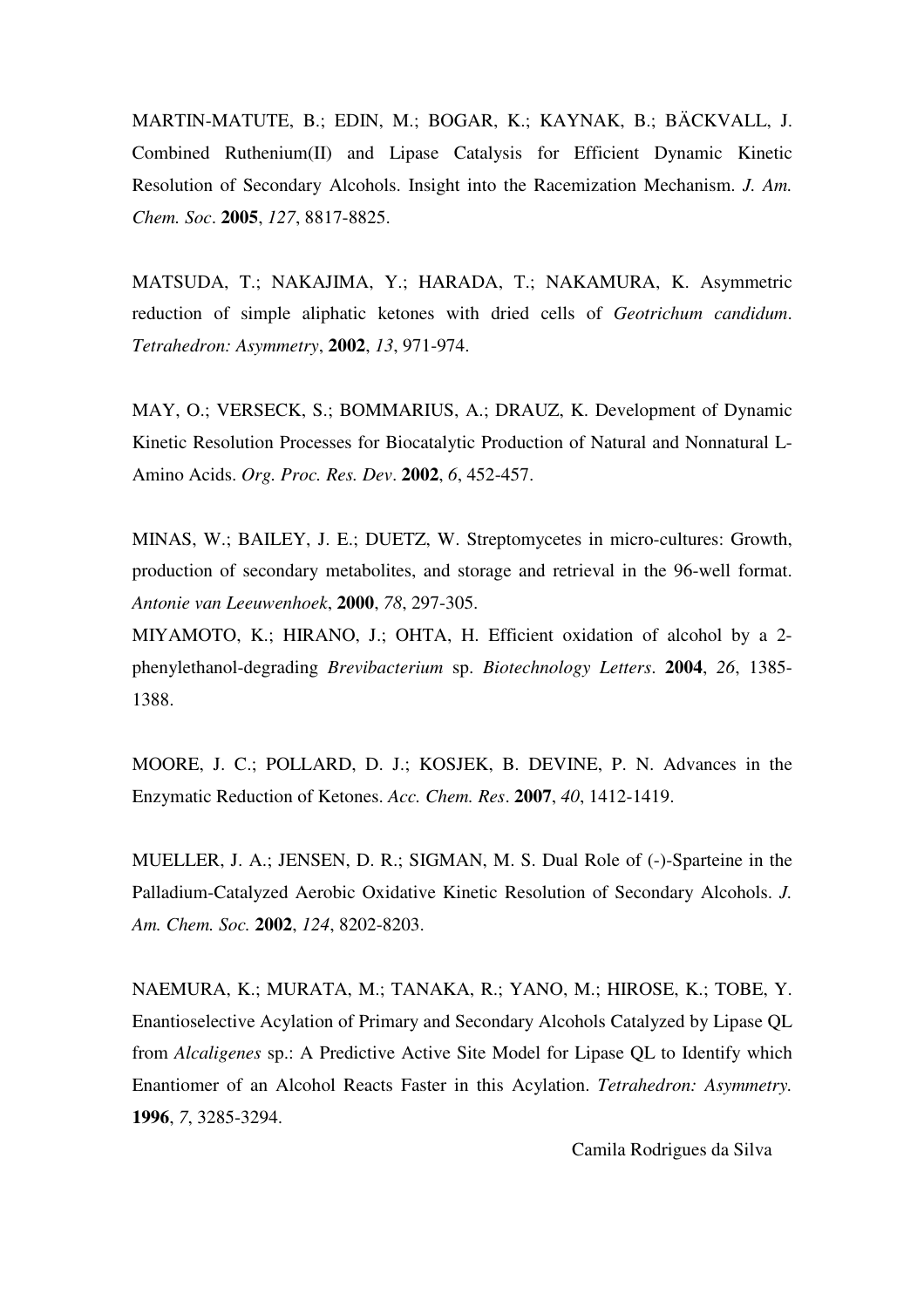NAKAMURA, K.; KAWAI, Y.; OHNO, A. Stereochemical Control of Microbial Reduction. Method for controlling the enantioselectivity of reduction with baker s yeast. *J. Org. Chem.* **1991**, *56*, 4778-4783.

NIE, Y.; XU, Y.; MU, X. Q.; WANG, H. Y.; YANG, M.; XIAO, R. Purification, Characterization, Gene Cloning, and Expression of a Novel Alcohol Dehydrogenase with Anti-Prelog Stereospecificity from Candida parapsilosis. *Appl. Environ. Microbiol*. **2007**, *73*, 3759-3764.

PÉREZ, H. I.; LUNA, H.; MANJARREZ, N.; SOLÍS, A.; NUÑEZ, M. A. Enantioselective oxidation of diaryl carbinols by *Nocardia coralina* B-276. *Tetrahedron: Asymmetry*. **2000**, *11*, 4263-4268.

PERRIN, D. D.; ARMAREGO, W. L. F. Purification of Laboratory Chemicals. 4<sup>th</sup> Edition. *Butterworth-Heinemann*. Oxford, **1996**.

PORTO, A. L. M.; COMASSETO, J. V.; OMORI, A. T.; ANDRADE, L. H.; ASSIS, L. F. Deracemization of Aryl Ethanols and Reduction of Acetophenones by Whole Fungal Cells of Aspergillus terreus CCT 4083, Aspergillus terreus CCT 3320 and Rhizopus oryzae CCT 4964. *Journal of Molecular Catalysis B: Enzymatic*. **2004**, *29*, 55-61.

ROUHI, A. M. Chiral Chemistry. *Chem. Eng. News.* **2002**, 80, 43-50.

RIBAS, P. L.; ATRIAN, S.; GONZALEZ-DUARTE, R.; FORTHERGILL-GILMORE, L. A.; KELLY, S. M.; PRICE, N. C. Structural properties of long- and short-chain alcohol dehydrogenases. Contribution of NAD<sup>+</sup> to stability. *Biochemical Journal*. 1991, 276, 433-438.

SAKAI, K.; HAMADA, N.; WATANABE, Y. Degradation Mechanism of Poly(vinyl alcohol) by Successive Reactions of Secondary Alcohol Oxidase and β-Diketone Hydrolase from *Pseudomonas* sp. *Agric. Biol. Chem*. **1986**, *50*, 989-996.